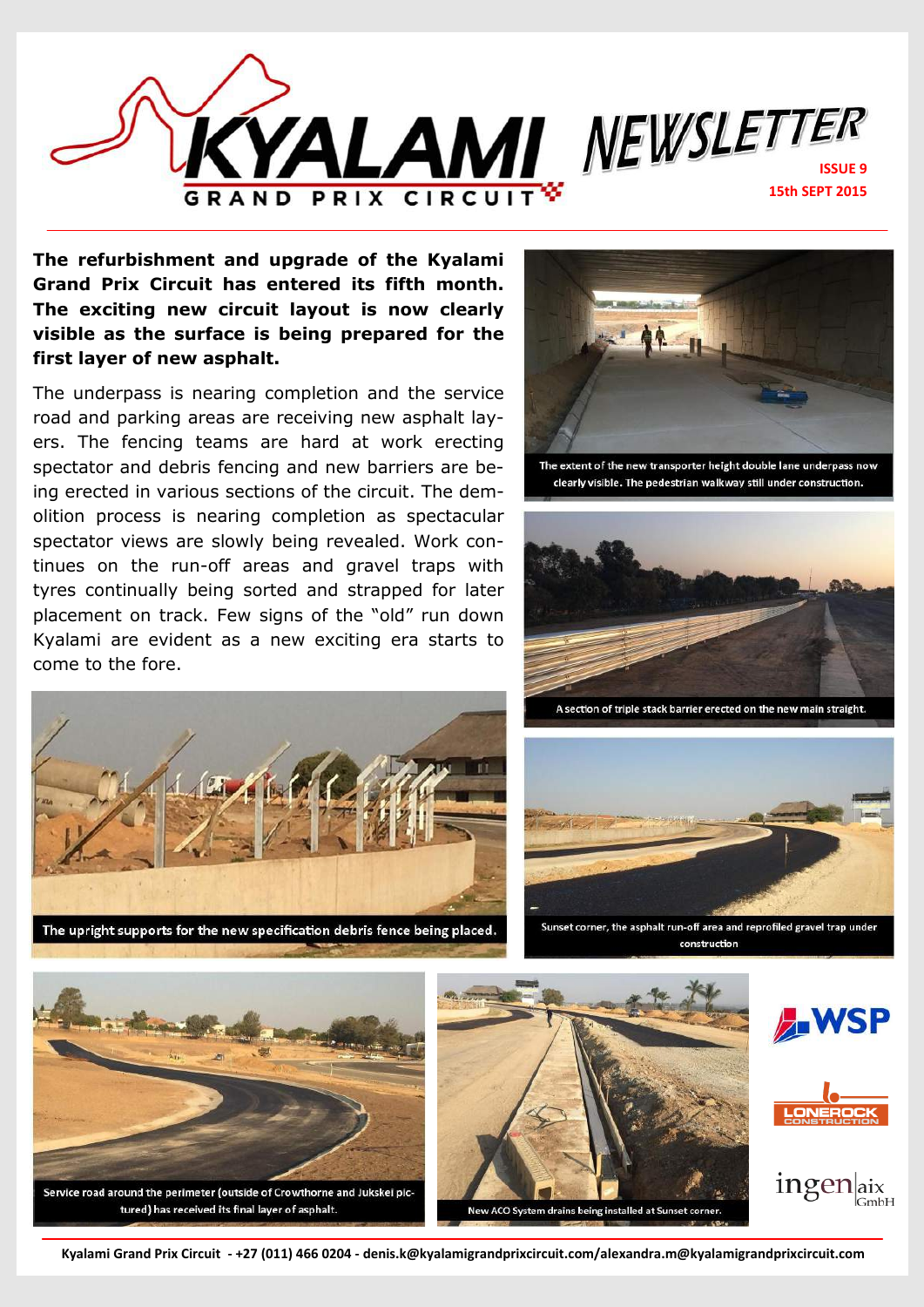

## **The Kyalami Pit Building Project**

Six weeks have passed since the commencement of the Kyalami pit building project. This construction project will see a complete refurbishment and various extensions to the building. The building is now completely stripped leaving only a concrete and steel shell with only structural and support elements remaining. The piling for the new support pillars which will carry the extended slabs at the rear and sides of the building are also nearing completion. The side staircase and old Telkom mast are among the final elements still to be demolished. The old Paddock bridge has also been removed to be replaced by a wider more modern design. The project is expected to be completed in the first quarter of 2016.

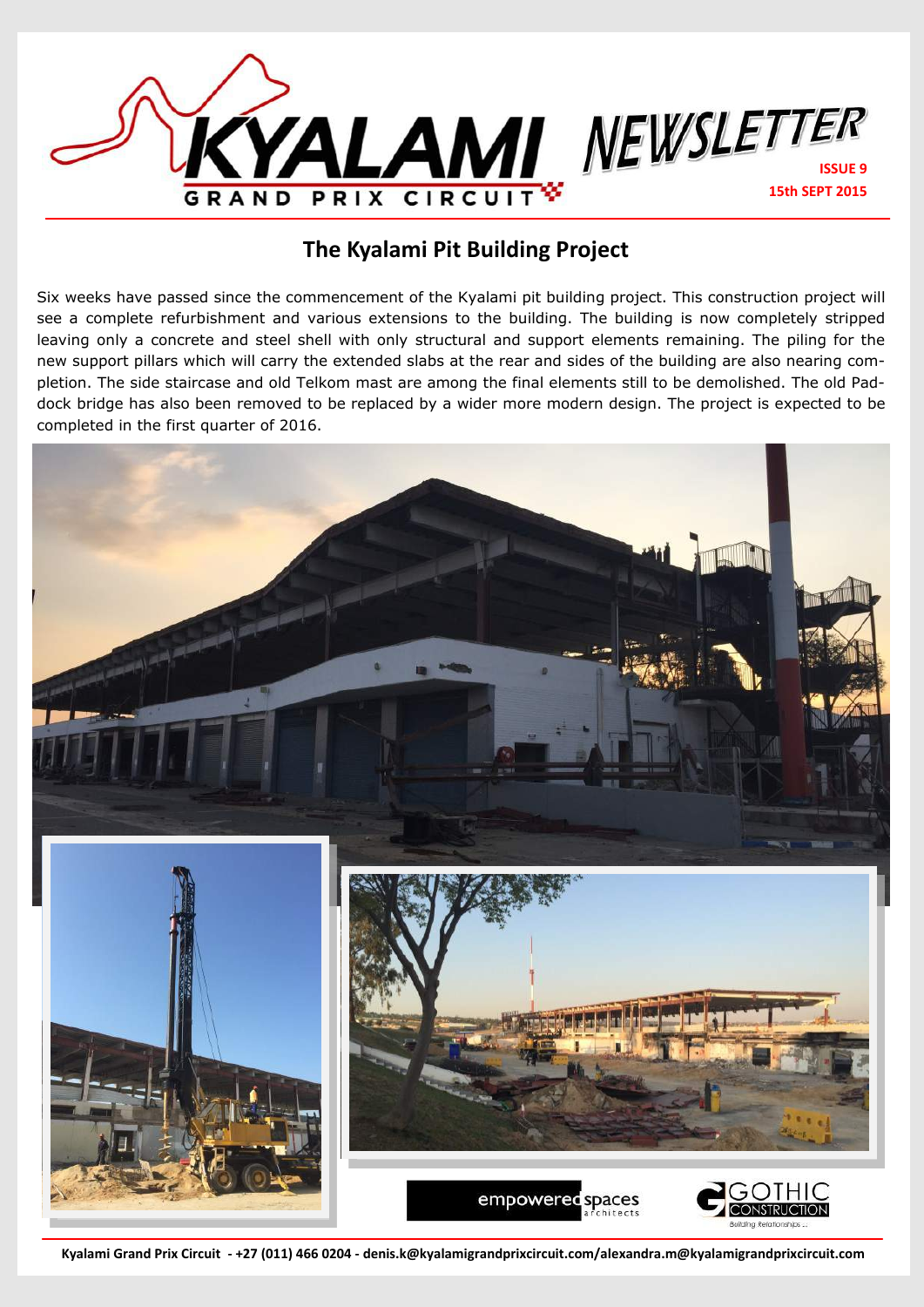

## **The resurfacing of the Kyalami Grand Prix Circuit**

After years of neglect the Kyalami Grand Prix Circuit required a complete rehabilitation and resurface. With the change in the layout of the circuit it was decided to completely strip to the base layer the old asphalt in order to create a new uniform surface. The base layer was retained whilst the old asphalt layers were milled to create a rap material that was used as part of the process of surfacing all the service perimeter roads. The retained base layer has been cleaned and an emulsion added to improve longevity and create a good foundation for the new asphalt layers.

## **Base construction**

The new extensions to the existing track have been built utilising G1 crushed stone treated with a bitumen emulsion to increase elasticity to the base. This treatment process increases the density when compaction is done on the treated base, which will ensure the longevity of the asphalt. This will assist in reducing any future maintenance.

## **Asphalt design**

The new asphalt design required a 5% polymer modified binder to provide the necessary strength to cope with the stresses and stains generated in the braking areas and corners of the circuit. The asphalt is being laid by pavers utilizing ultra-sonic levelling beams to ensure smooth grades and joints.

New base layer works have been constructed using a grader utilising a Trimble levelling system. This equipment is used to ensure an accurate level. The Trimble equipment makes use of pre-set design levels incorporated with a satellite GPS system to ensure the accuracy of the design levels.

The resurfacing of the circuit has now commenced.









After months of preparation and planning the first layer of new asphalt id onto the track. An historic moment and landmark day in the